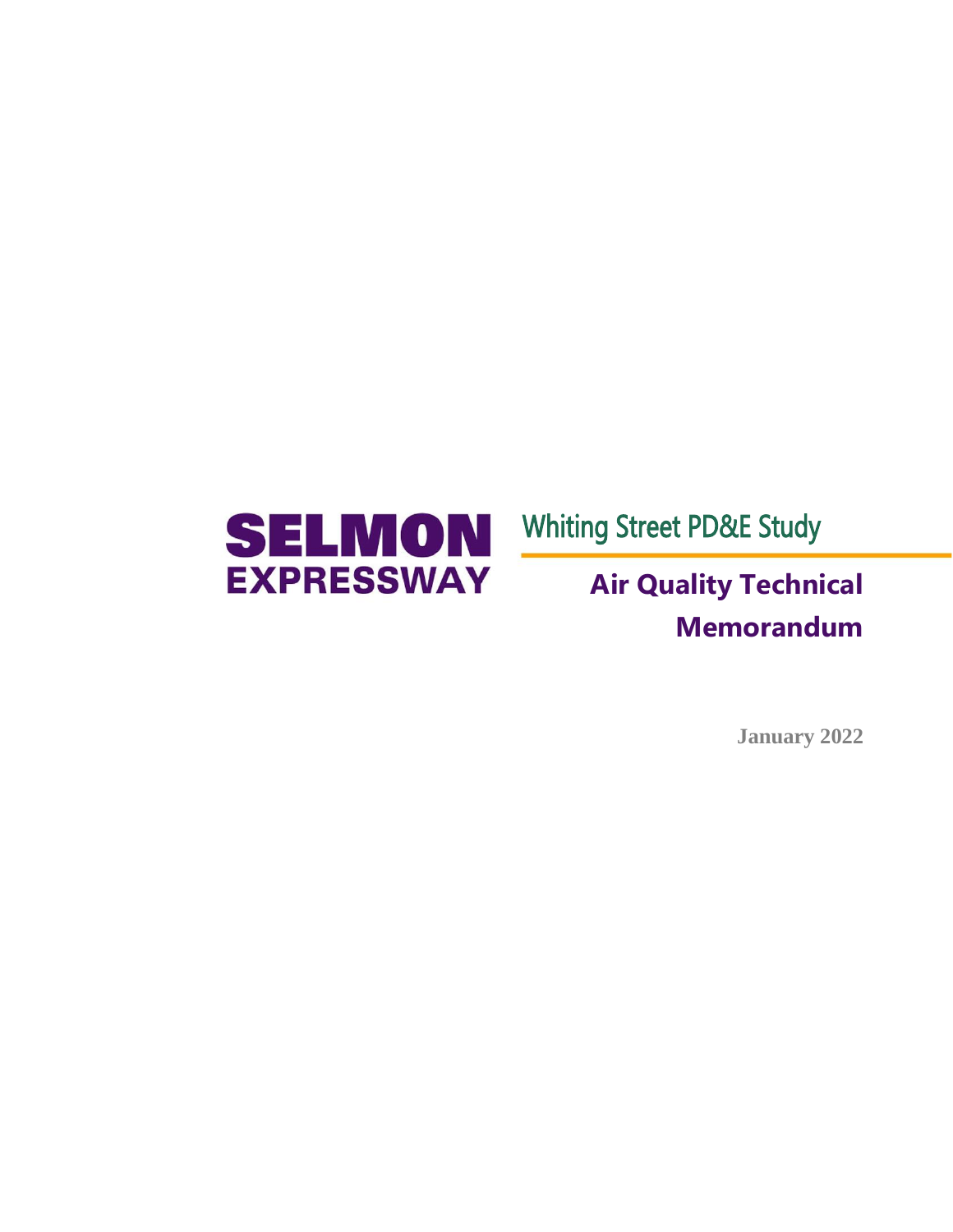

*-MEMO-*

|          | <b>Hillsborough County, Florida</b>                                                                                   |  |  |  |  |
|----------|-----------------------------------------------------------------------------------------------------------------------|--|--|--|--|
| Subject: | <b>Air Quality Technical Memorandum</b><br><b>Whiting Street Project Development and Environment (PD&amp;E) Study</b> |  |  |  |  |
| From:    | Wayne Arner (Crawford, Murphy & Tilly, Inc.)                                                                          |  |  |  |  |
| To:      | Mark Easley (H.W. Lochner, Inc.)                                                                                      |  |  |  |  |
| Date:    | January 7, 2022                                                                                                       |  |  |  |  |

The proposed project is located in Hillsborough County, Florida (**Figure 1**) within an area currently designated by the U.S. Environmental Protection Agency (EPA) as being an attainment area for all of the pollutants for which there are National Ambient Air Quality Standards (NAAQS)—carbon monoxide (CO), lead (Pb), nitrogen dioxide  $(NO<sub>2</sub>)$ , ozone  $(O<sub>3</sub>)$ , particulate matter, and sulfur dioxide (SO<sub>2</sub>). As such, the proposed project is not expected to create adverse impacts on air quality and a project level air quality analysis is generally not warranted. Nevertheless, a project level screening analysis was performed for CO since it is the pollutant of concern regarding motor vehicles. Also, since this is not a federally funded project, the project is exempt from a Mobile Source Air Toxics (MSAT) analysis.

The project alternatives were subjected to the Florida Department of Transportation's (FDOT's) CO screening model (CO Florida 2012) which makes various conservative worst-case assumptions related to site conditions, meteorology, and traffic. CO Florida 2012 uses the latest EPA-approved software to produce estimates of onehour and eight-hour average CO concentrations at default air quality receptors located from 10 feet to 150 feet along the edge of an intersection approach leg(s). The one-hour and eight-hour estimates are then directly compared to the NAAQS for CO (35 and 9 parts per million [ppm], respectively).

The project alternatives (no-build and build), were evaluated for the design year of the proposed project. With and without the build alternative, the intersection forecasted to have the highest approach traffic volume is the Kennedy Boulevard and Meridian Avenue intersection. Because this intersection has the highest approach volume, the results of the analysis can be presumed to be worst-case.

The traffic data used in the analysis and the CO Florida 2012 output are provided in an attachment to this memorandum. Based on the results, the highest predicted CO one- and eight-hour concentrations would not exceed the NAAQS for this pollutant regardless of alternative (**Table 1**). Therefore, the project "passes" the screening test.

Because the project is in an attainment area for all pollutants for which there are NAAQS, the Clean Air Act conformity requirements are not applicable. Additionally, because the project is expected to improve traffic flow, which would reduce delay and congestion, it is anticipated that the project would reduce air pollutant emissions within the study area.

#### **Construction Impacts**

Construction activities may cause short-term air quality impacts in the form of dust from earthwork and unpaved roads. These impacts will be minimized by adherence to applicable state regulations and to the FDOT Standard Specifications for Road and Bridge Construction.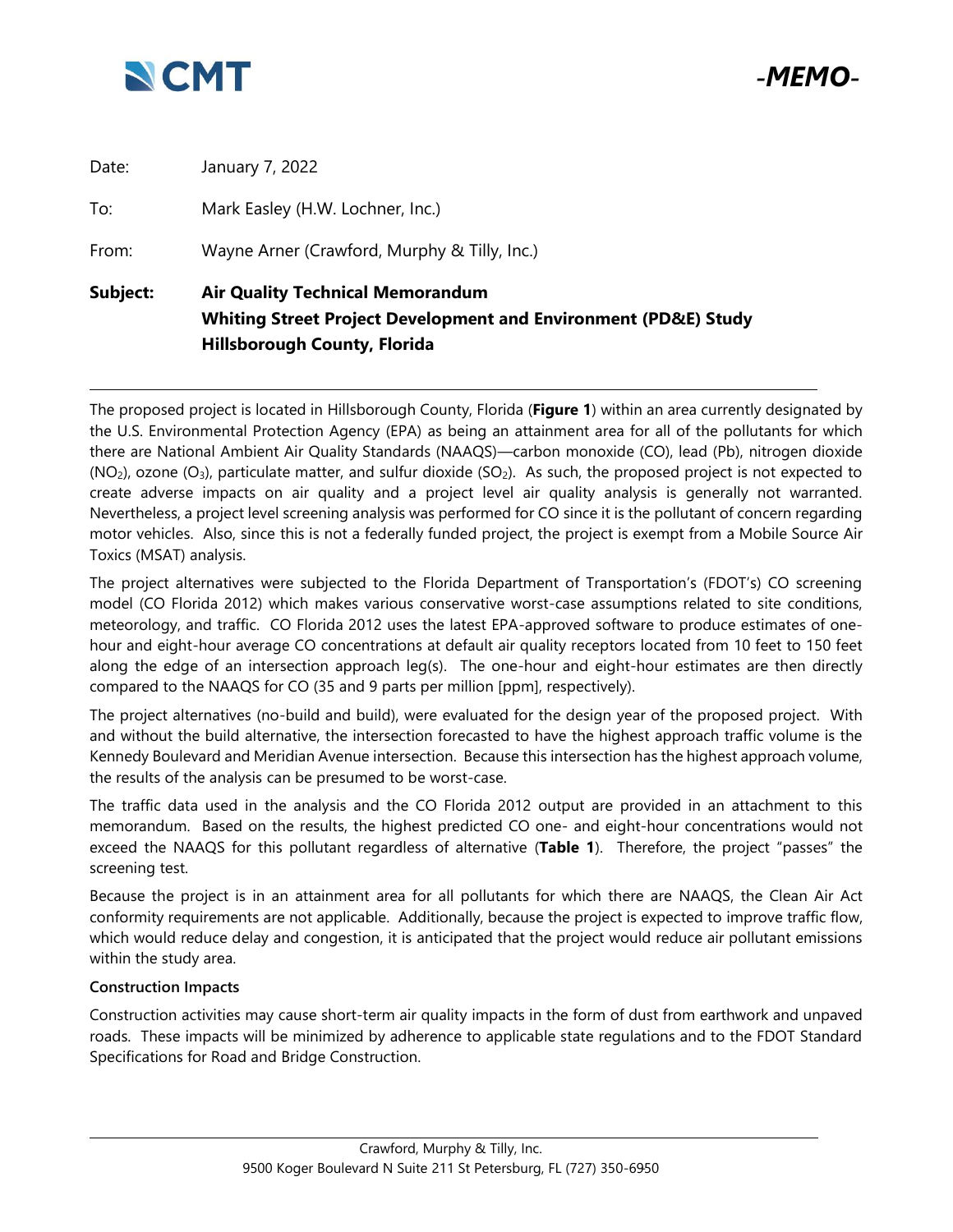## **Figure 1. Project Location Map**



### **Table 1. Intersection CO Screening Results for the No-Build and Build Alternatives for the Design Year (2046)**

|                 | <b>Maximum CO Levels (ppm)</b>         |                                     |                                         |
|-----------------|----------------------------------------|-------------------------------------|-----------------------------------------|
| <b>Scenario</b> | NAAQS one-hr/<br><b>Project one-hr</b> | NAAQS eight-hr/<br>Project eight-hr | <b>Passes</b><br><b>Screening Test?</b> |
| No-Build        | 35/8                                   | 9/5                                 | Yes                                     |
| <b>Build</b>    | 35/8                                   | 9/5                                 | Yes                                     |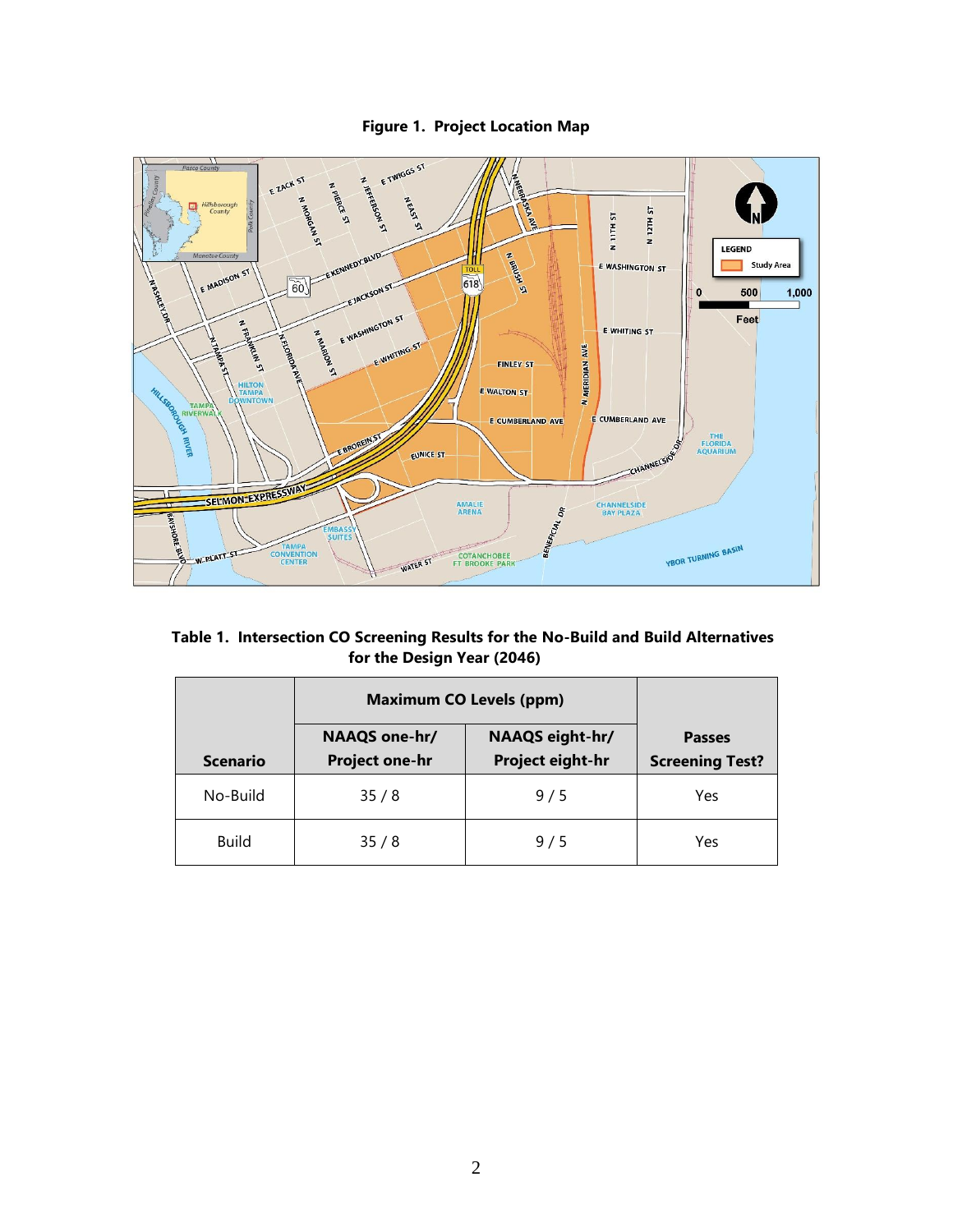## **Attachments**

- **1. Traffic Data for Air Quality Analysis**
- **2. CO Florida 2012 Output Files**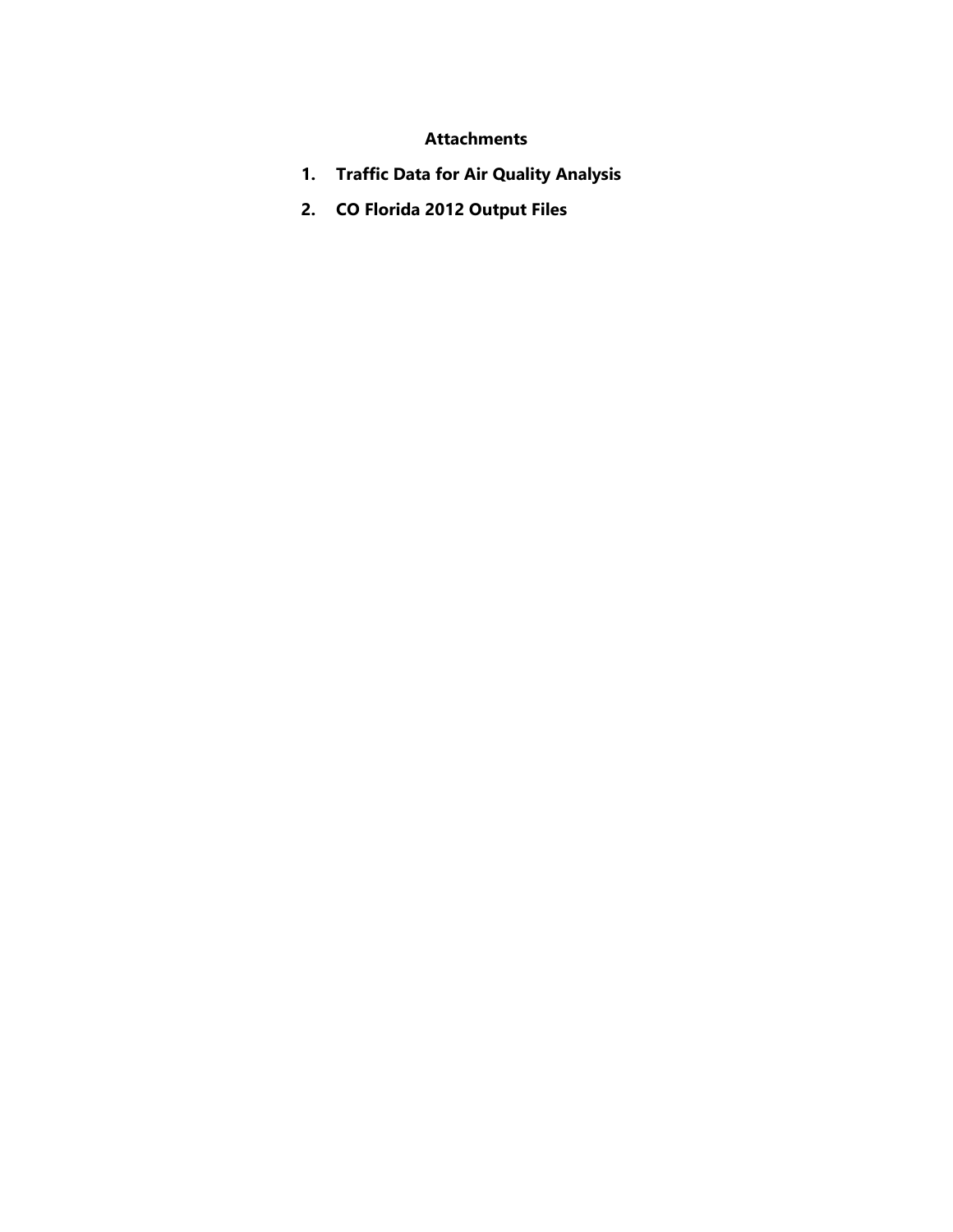#### STATE OF FLORIDA DEPARTMENT OF TRANSPORTATION TRAFFIC DATA FOR AIR QUALITY ANALYSIS

650-050-36<br>Environmental Management<br>07/20

Date: 12/14/2021 Prepared by: Caleb Van Nostrand, P.E.

Financial Management Number(s): Not Available

Federal Aid Number(s): Not Available

Project Description: Whiting Street PD&E

NOTE: Traffic data should be provided for the intersection that is forecast to have the highest total approach traffic volume. The intersection may not be the same for the Build and No-Build alternatives. The number of lanes should be the number of intersection approach through lanes. The traffic volumes should be representative of vehicles per hour (vph) and vehicle speeds should be representative of posted speeds if intersection approach speeds are unknown. This traffic data sheet was prepared to assist in obtaining appropriate traffic data for the FDOT CO Florida 2012 Intersection Screening Model. Additional traffic data is required for interchanges (see CO Florida 2012 User's Guide).

#### Design Year: 2046

Intersections: Build Kennedy Boulevard at Meridian Avenue (AM)

No-Build Kennedy Boulevard at Meridian Avenue (AM)

Land Use: Urban ⊠ Suburban $\Box$  Rural  $\Box$ 

|                    |                 | EB           |       |                 | WΒ         |       |                 | NΒ         |       |                 | SB         |       |
|--------------------|-----------------|--------------|-------|-----------------|------------|-------|-----------------|------------|-------|-----------------|------------|-------|
| Intersection/Ramps | No. of<br>Lanes | <b>VPH</b>   | Speed | No. of<br>Lanes | <b>VPH</b> | Speed | No. of<br>Lanes | <b>VPH</b> | Speed | No. of<br>Lanes | <b>VPH</b> | Speed |
| Build              | N/A             | $\mathbf{0}$ | N/A   | $\bigcirc$<br>∸ | 1.636      | 35    |                 | 2,322      | 40    |                 | 3,592      | 40    |
| No-Build           | N/A             |              | N/A   | ↑<br>∸          | .,697      | 35    |                 | 2,407      | 40    |                 | 3,592      | 40    |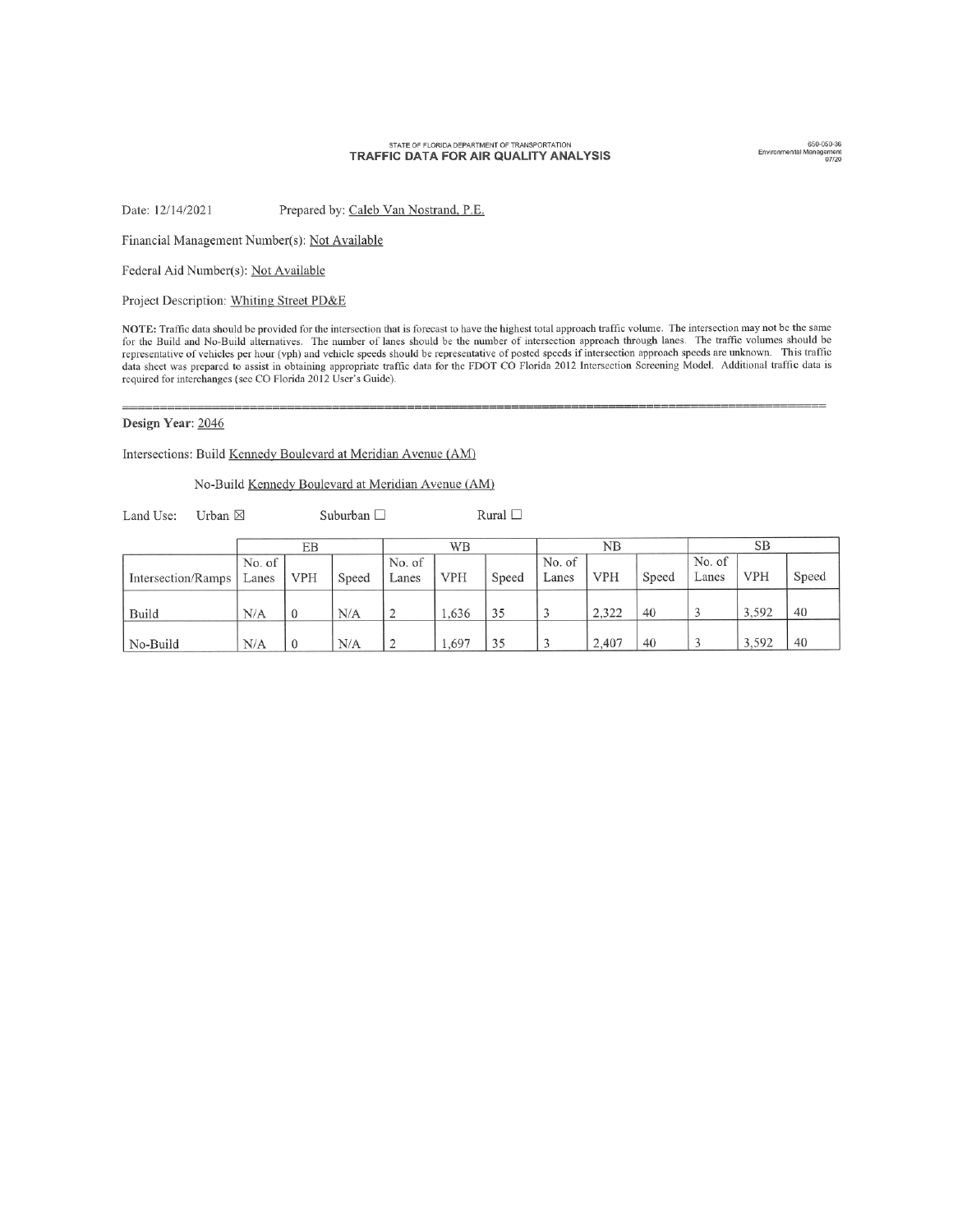CO Florida 2012 - Results Friday, January 7, 2022

Project Description Project Title Whiting Street PD&E **Facility Name** Kennedy Blvd at Meridian Ave **User's Name WHA** Run Name No-Build **FDOT District**  $\tau$ Year 2046 Intersection Type E-W Freeway 4 X 4 Arterial Speed 35 mph Max Approach Traffic 3592 vph

Environmental Data Temperature 48.8 F Reid Vapor Pressure  $13.3$  psi Land Use Urban **Stability Class** D **Surface Roughness** 175 cm 1 Hr. Background Concentration 5.0 ppm 8 Hr. Background Concentration 3.0 ppm

Results (ppm, including background CO) Receptor Max 1-Hr Max 8-Hr

| 1              | 7.4 | 4.4 |
|----------------|-----|-----|
| $\overline{c}$ | 7.7 | 4.6 |
| 3              | 8.1 | 4.9 |
| 4              | 7.5 | 4.5 |
| 5              | 7.1 | 4.3 |
| 6              | 7.4 | 4.4 |
| $\overline{7}$ | 7.7 | 4.6 |
| 8              | 8.0 | 4.8 |
| 9              | 7.5 | 4.5 |
| 10             | 7.1 | 4.3 |
| 11             | 7.4 | 4.4 |
| 12             | 7.7 | 4.6 |
| 13             | 8.1 | 4.9 |
| 14             | 7.5 | 4.5 |
| 15             | 7.1 | 4.3 |
| 16             | 7.4 | 4.4 |
| 17             | 7.8 | 4.7 |
| 18             | 8.0 | 4.8 |
| 19             | 7.6 | 4.6 |
| 20             | 7.1 | 4.3 |

\*\*\*\*\*\*\*\*\*\*\*\*\*\*\*\*\*\*PROJECT PASSES\*\*\*\*\*\*\*\*\*\*\*\*\*\*\*\*\*\*

\*NO EXCEEDANCES OF NAAQ STANDARDS ARE PREDICTED\*